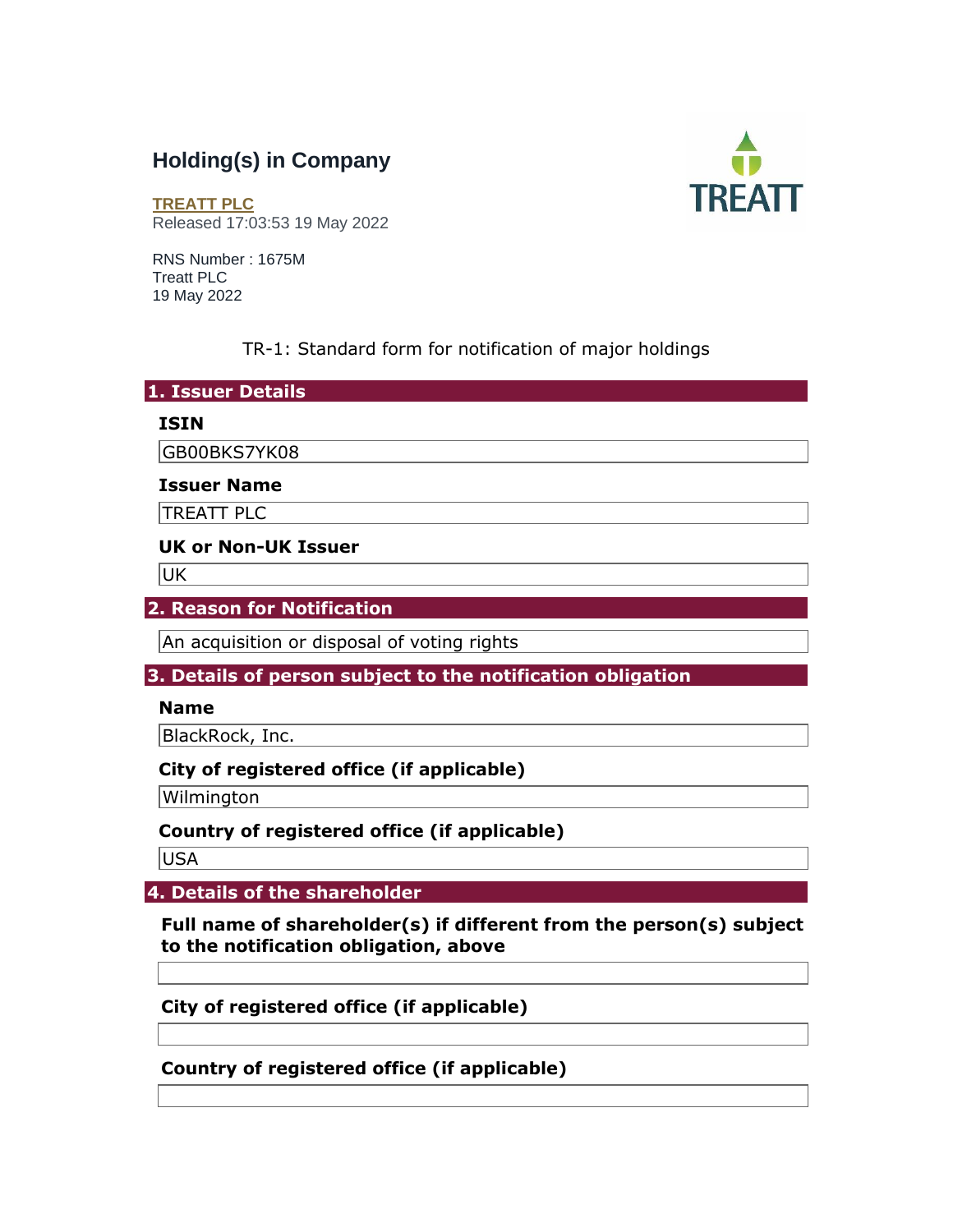#### **5. Date on which the threshold was crossed or reached**

18-May-2022

#### **6. Date on which Issuer notified**

19-May-2022

## **7. Total positions of person(s) subject to the notification obligation**

|                                                                                          | % of voting rights<br>attached to<br>shares (total of<br>8.A) | % of voting rights<br>through financial<br>instruments (total<br>of $8.B 1 + 8.B 2)$ | <b>Total of both in</b><br>$% (8.A + 8.B)$ | <b>Total number</b><br>of voting rights<br>held in issuer |
|------------------------------------------------------------------------------------------|---------------------------------------------------------------|--------------------------------------------------------------------------------------|--------------------------------------------|-----------------------------------------------------------|
| Resulting<br>situation on the<br>date on which<br>threshold was<br>crossed or<br>reached | 10.160000                                                     | 0.170000                                                                             | 10.330000                                  | 6191462                                                   |
| Position of<br>previous<br>notification (if<br>applicable)                               | 10.400000                                                     | 0.220000                                                                             | 10.620000                                  |                                                           |

**8. Notified details of the resulting situation on the date on which the threshold was crossed or reached** 

#### **8A. Voting rights attached to shares**

| <b>Class/Type of</b><br>shares ISIN<br>code(if possible) | voting rights<br>(DTR5.1) | Number of direct Number of indirect<br>voting rights<br>(DTR5.2.1) | % of direct<br>voting rights<br>(DTR5.1) | <b>%</b> of indirect voting<br>rights (DTR5.2.1) |  |
|----------------------------------------------------------|---------------------------|--------------------------------------------------------------------|------------------------------------------|--------------------------------------------------|--|
| GB00BKS7YK08                                             |                           | 6088974                                                            |                                          | 10.160000                                        |  |
| Sub Total 8.A                                            | 6088974                   |                                                                    | 10.160000%                               |                                                  |  |

## **8B1. Financial Instruments according to (DTR5.3.1R.(1) (a))**

| <b>Type of financial</b><br>instrument | <b>Expiration date</b> | <b>Exercise/conversion</b><br>period | <b>Number of voting</b><br>rights that may be<br>acquired if the<br>instrument is<br>exercised/converted | % of voting<br>rights |
|----------------------------------------|------------------------|--------------------------------------|----------------------------------------------------------------------------------------------------------|-----------------------|
| <b>Securities</b><br>Lending           |                        |                                      | 102488                                                                                                   | 0.170000              |
| Sub Total 8.B1                         |                        |                                      | 102488                                                                                                   | $0.170000\%$          |

**8B2. Financial Instruments with similar economic effect according to (DTR5.3.1R.(1) (b))**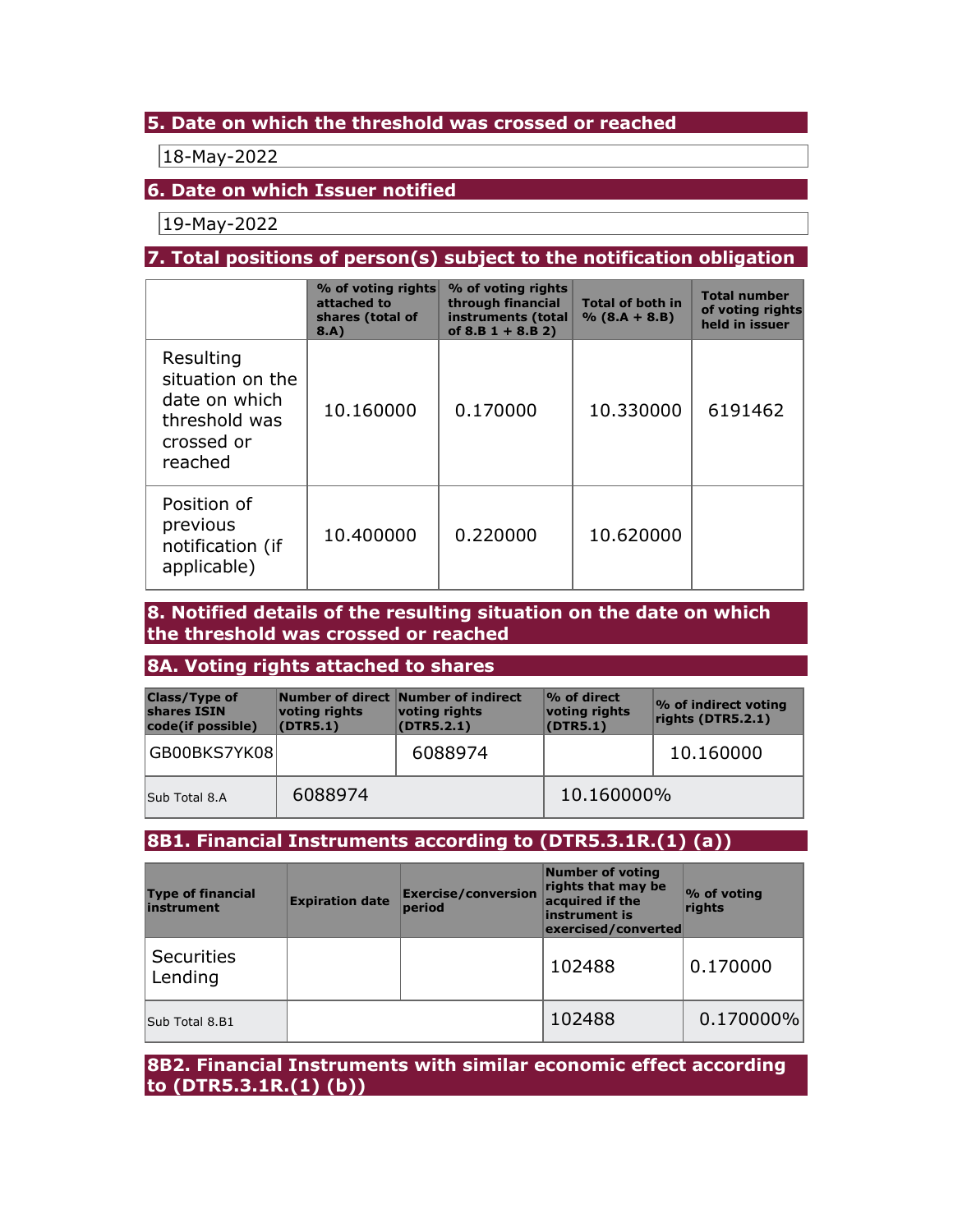| <b>Type of</b><br>financial<br>instrument | <b>Expiration</b><br>date | Exercise/conversion<br>period | <b>Physical or cash</b><br><b>settlement</b> | Number of<br>votina riahts | $\sqrt{2}$ of voting<br><b>rights</b> |
|-------------------------------------------|---------------------------|-------------------------------|----------------------------------------------|----------------------------|---------------------------------------|
| Sub Total 8.B2                            |                           |                               |                                              |                            |                                       |

#### **9. Information in relation to the person subject to the notification obligation**

2. Full chain of controlled undertakings through which the voting rights and/or the financial instruments are effectively held starting with the ultimate controlling natural person or legal entities (please add additional rows as necessary)

| <b>Ultimate</b><br>controlling person | <b>Name of controlled</b><br>undertaking                       | % of voting<br>rights if it<br>equals or is<br>higher than the<br>notifiable<br>threshold | % of voting<br>rights through<br>financial<br>instruments if it<br>equals or is<br>higher than the<br>notifiable<br>threshold | <b>Total of both if it</b><br>equals or is higher<br>than the notifiable<br>threshold |
|---------------------------------------|----------------------------------------------------------------|-------------------------------------------------------------------------------------------|-------------------------------------------------------------------------------------------------------------------------------|---------------------------------------------------------------------------------------|
| BlackRock,<br>Inc. (Chain<br>1)       | <b>BlackRock</b><br>Holdco 2, Inc.                             |                                                                                           |                                                                                                                               |                                                                                       |
| BlackRock,<br>Inc. (Chain<br>1)       | <b>BlackRock</b><br>Financial<br>Management,<br>Inc.           |                                                                                           |                                                                                                                               |                                                                                       |
| BlackRock,<br>Inc. (Chain<br>1)       | <b>BlackRock</b><br>International<br>Holdings, Inc.            |                                                                                           |                                                                                                                               |                                                                                       |
| BlackRock,<br>Inc. (Chain<br>1)       | <b>BR</b> Jersey<br>International<br>Holdings L.P.             |                                                                                           |                                                                                                                               |                                                                                       |
| BlackRock,<br>Inc. (Chain<br>1)       | <b>BlackRock</b><br>Holdco 3, LLC                              |                                                                                           |                                                                                                                               |                                                                                       |
| BlackRock,<br>Inc. (Chain<br>1)       | <b>BlackRock</b><br>Cayman 1 LP                                |                                                                                           |                                                                                                                               |                                                                                       |
| BlackRock,<br>Inc. (Chain<br>1)       | <b>BlackRock</b><br>Cayman West<br><b>Bay Finco</b><br>Limited |                                                                                           |                                                                                                                               |                                                                                       |
| BlackRock,                            | <b>BlackRock</b>                                               |                                                                                           |                                                                                                                               |                                                                                       |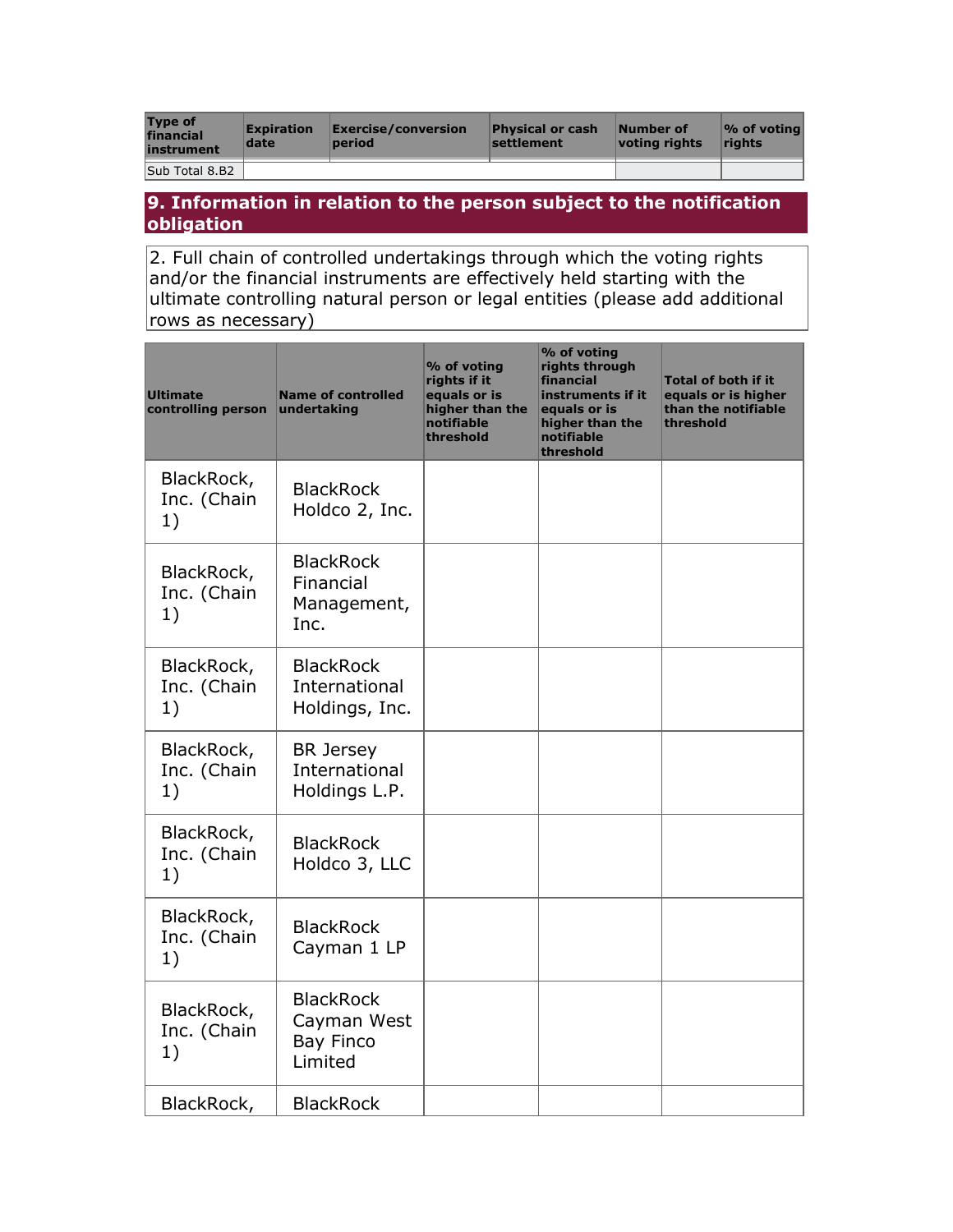| Inc. (Chain<br>1)               | Cayman West<br>Bay IV Limited                                |          |          |            |
|---------------------------------|--------------------------------------------------------------|----------|----------|------------|
| BlackRock,<br>Inc. (Chain<br>1) | <b>BlackRock</b><br><b>Group Limited</b>                     |          |          |            |
| BlackRock,<br>Inc. (Chain<br>1) | <b>BlackRock</b><br>Finance<br>Europe Limited                |          |          |            |
| BlackRock,<br>Inc. (Chain<br>1) | <b>BlackRock</b><br>Investment<br>Management<br>(UK) Limited | 9.990000 | 0.170000 | 10.160000% |
| BlackRock,<br>Inc. (Chain<br>2) | <b>BlackRock</b><br>Holdco 2, Inc.                           |          |          |            |
| BlackRock,<br>Inc. (Chain<br>2) | <b>BlackRock</b><br>Financial<br>Management,<br>Inc.         |          |          |            |
| BlackRock,<br>Inc. (Chain<br>2) | <b>BlackRock</b><br>Holdco 4, LLC                            |          |          |            |
| BlackRock,<br>Inc. (Chain<br>2) | <b>BlackRock</b><br>Holdco 6, LLC                            |          |          |            |
| BlackRock,<br>Inc. (Chain<br>2) | <b>BlackRock</b><br>Delaware<br>Holdings Inc.                |          |          |            |
| BlackRock,<br>Inc. (Chain<br>2) | <b>BlackRock</b><br><b>Fund Advisors</b>                     |          |          |            |
| BlackRock,<br>Inc. (Chain<br>3) | <b>BlackRock</b><br>Holdco 2, Inc.                           |          |          |            |
| BlackRock,<br>Inc. (Chain       | <b>BlackRock</b><br>Financial<br>Management,                 |          |          |            |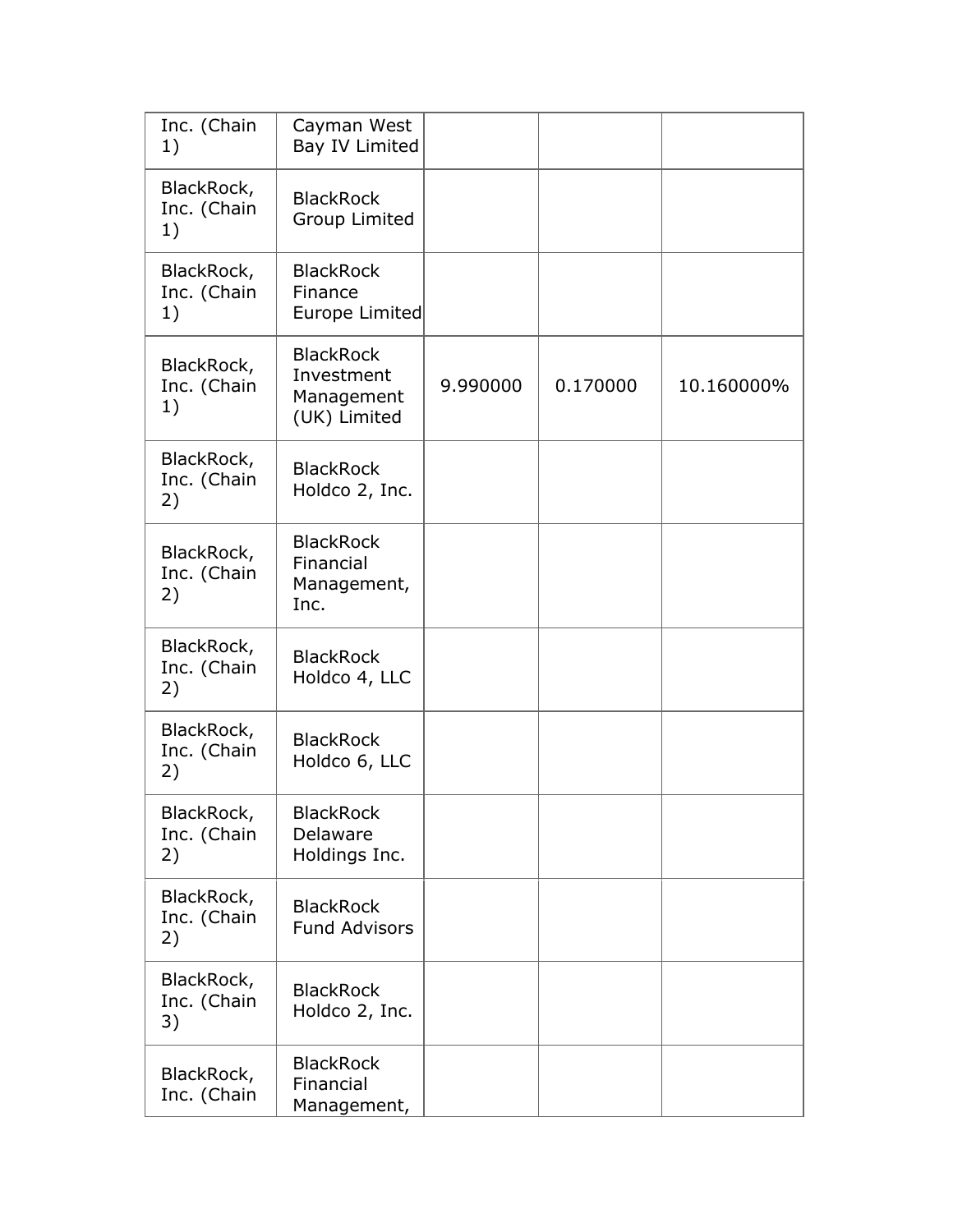| 3)                              | Inc.                                                           |  |  |
|---------------------------------|----------------------------------------------------------------|--|--|
| BlackRock,<br>Inc. (Chain<br>3) | <b>BlackRock</b><br>International<br>Holdings, Inc.            |  |  |
| BlackRock,<br>Inc. (Chain<br>3) | <b>BR</b> Jersey<br>International<br>Holdings L.P.             |  |  |
| BlackRock,<br>Inc. (Chain<br>3) | <b>BlackRock</b><br>Holdco 3, LLC                              |  |  |
| BlackRock,<br>Inc. (Chain<br>3) | <b>BlackRock</b><br>Cayman 1 LP                                |  |  |
| BlackRock,<br>Inc. (Chain<br>3) | <b>BlackRock</b><br>Cayman West<br><b>Bay Finco</b><br>Limited |  |  |
| BlackRock,<br>Inc. (Chain<br>3) | <b>BlackRock</b><br>Cayman West<br>Bay IV Limited              |  |  |
| BlackRock,<br>Inc. (Chain<br>3) | <b>BlackRock</b><br><b>Group Limited</b>                       |  |  |
| BlackRock,<br>Inc. (Chain<br>3) | <b>BlackRock</b><br>Finance<br>Europe Limited                  |  |  |
| BlackRock,<br>Inc. (Chain<br>3) | <b>BlackRock</b><br>Advisors (UK)<br>Limited                   |  |  |

## **10. In case of proxy voting**

**Name of the proxy holder** 

# **The number and % of voting rights held**